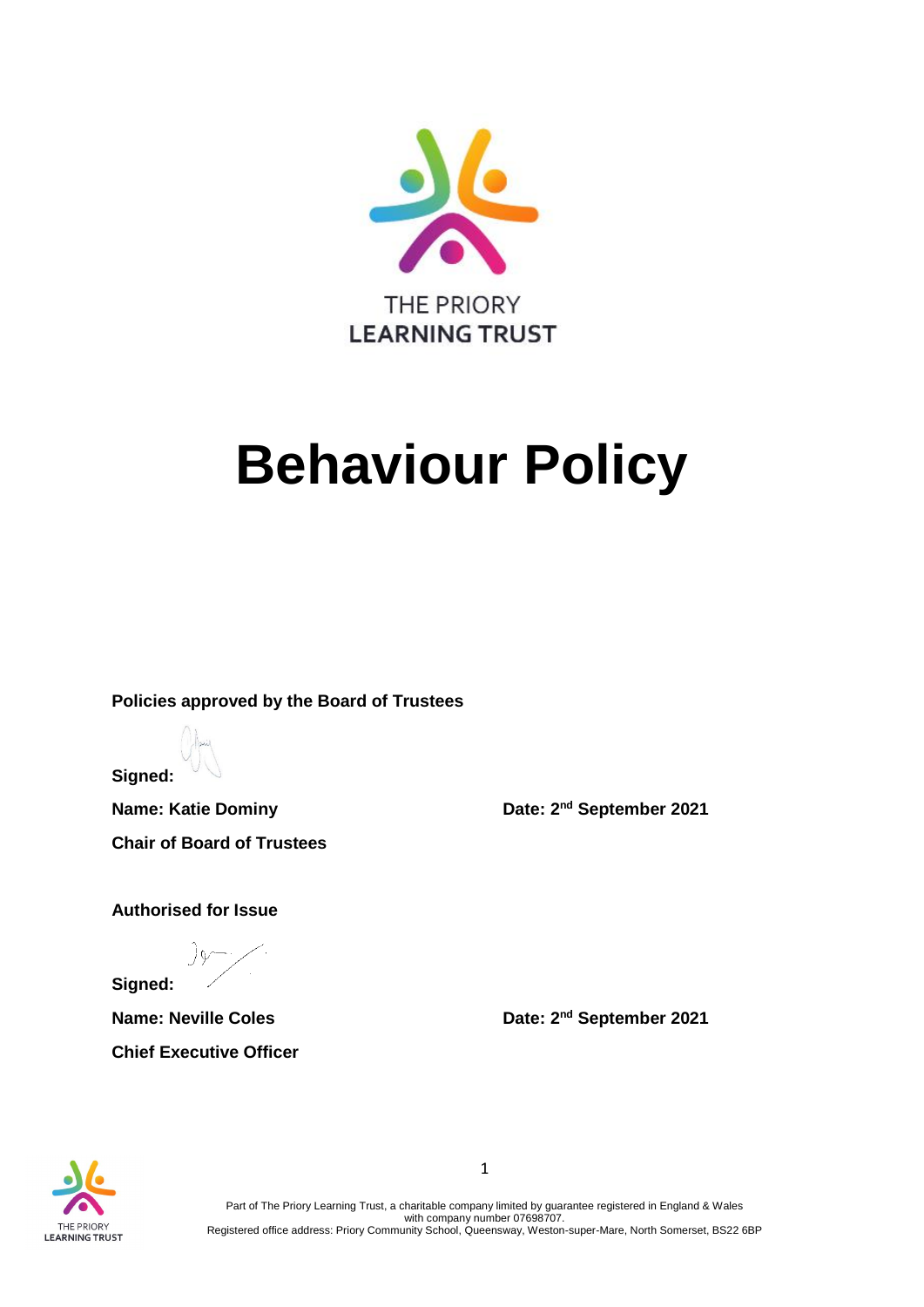## **History of Policy Changes**

| <b>Date</b>      | <b>Version</b> | Change                                                                                                                                                                          | Origin of<br>Change eg TU<br>request,<br>change in<br>legislation | <b>Changed by</b>            |
|------------------|----------------|---------------------------------------------------------------------------------------------------------------------------------------------------------------------------------|-------------------------------------------------------------------|------------------------------|
| May 2017         | 1              |                                                                                                                                                                                 |                                                                   |                              |
| <b>June 2018</b> | $\overline{2}$ | Added<br>Headteacher as<br>well as Principal.<br>Changed the Trust<br>to TPLT                                                                                                   | Review of<br>Policy                                               | <b>Kirsty Aaron</b>          |
| Feb 2019         | 3              | Amendment to<br>homework<br>detentions (page<br>5)                                                                                                                              |                                                                   | Angelos<br><b>Markoutsas</b> |
| Feb 2019         | $\overline{4}$ | <b>Added Guidance</b><br>note on Governors<br>Panels                                                                                                                            |                                                                   | Tricia Brabham               |
| May 2019         | 5              | Page 5 taken out<br>the consequences<br>because they are<br>school<br>appropriate.<br>Page 6 Taken out<br>the examples of<br>detentions<br>because they are<br>school specific. | Review of<br>policy                                               | <b>Geoff Dixon</b>           |
| May 2020         | 6              | Removal of<br>exclusion<br>guidance because<br>there need to be a<br>separate policy.<br>Undated links for<br>relevant<br>documents.                                            | Review of<br>policy                                               | Gail Webb                    |
| May 2021         | 7              | Change academy<br>to school.<br>Add section on<br>peer to peer<br>abuse as per<br>guidance issued in<br>March 2021.                                                             |                                                                   |                              |

This policy applies to The Priory Learning Trust and its schools.

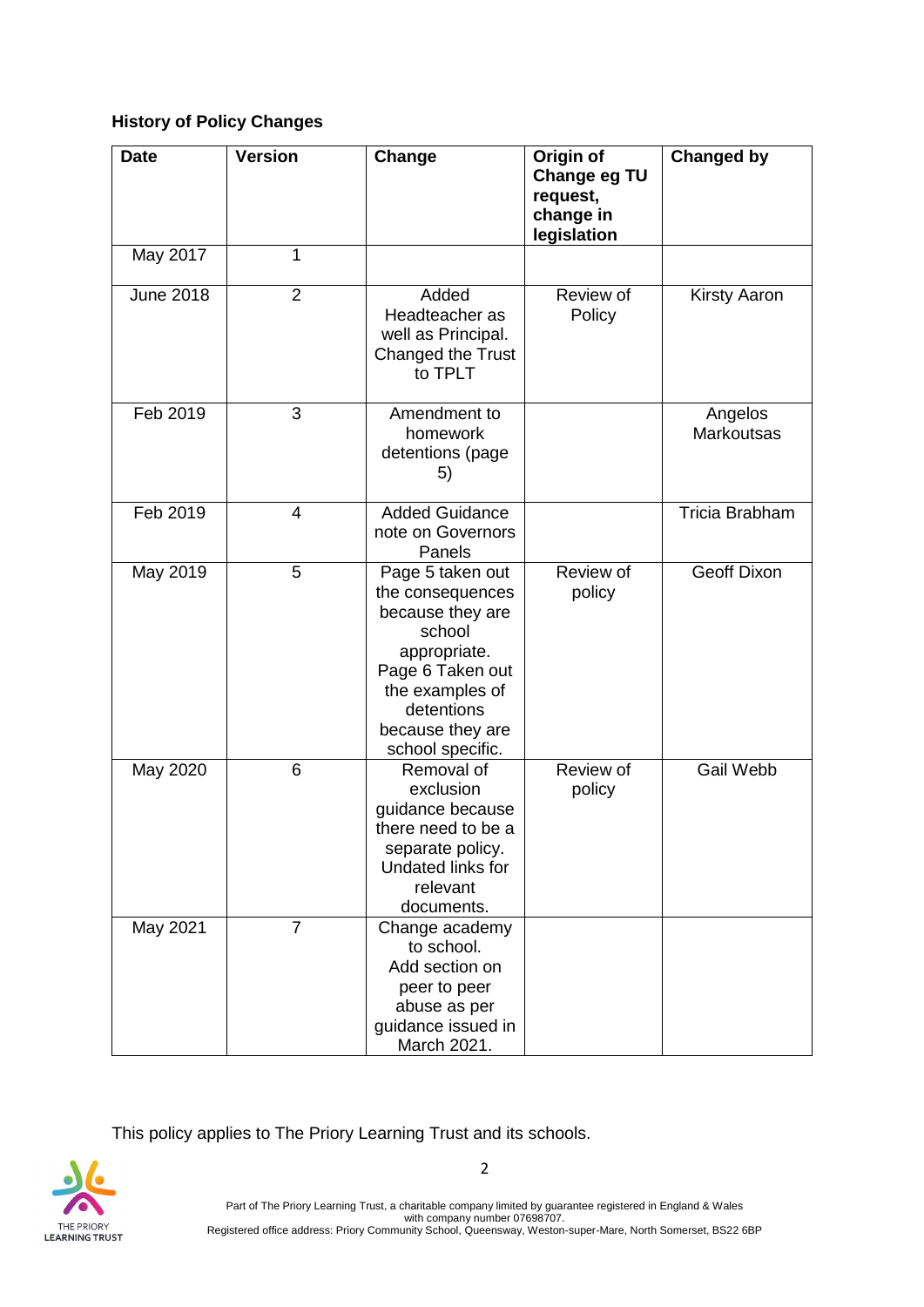| Date Policy Adopted | September 2020 |
|---------------------|----------------|
| Review cycle        | Annual         |
| Review date         | May 2021       |

# **Contents**

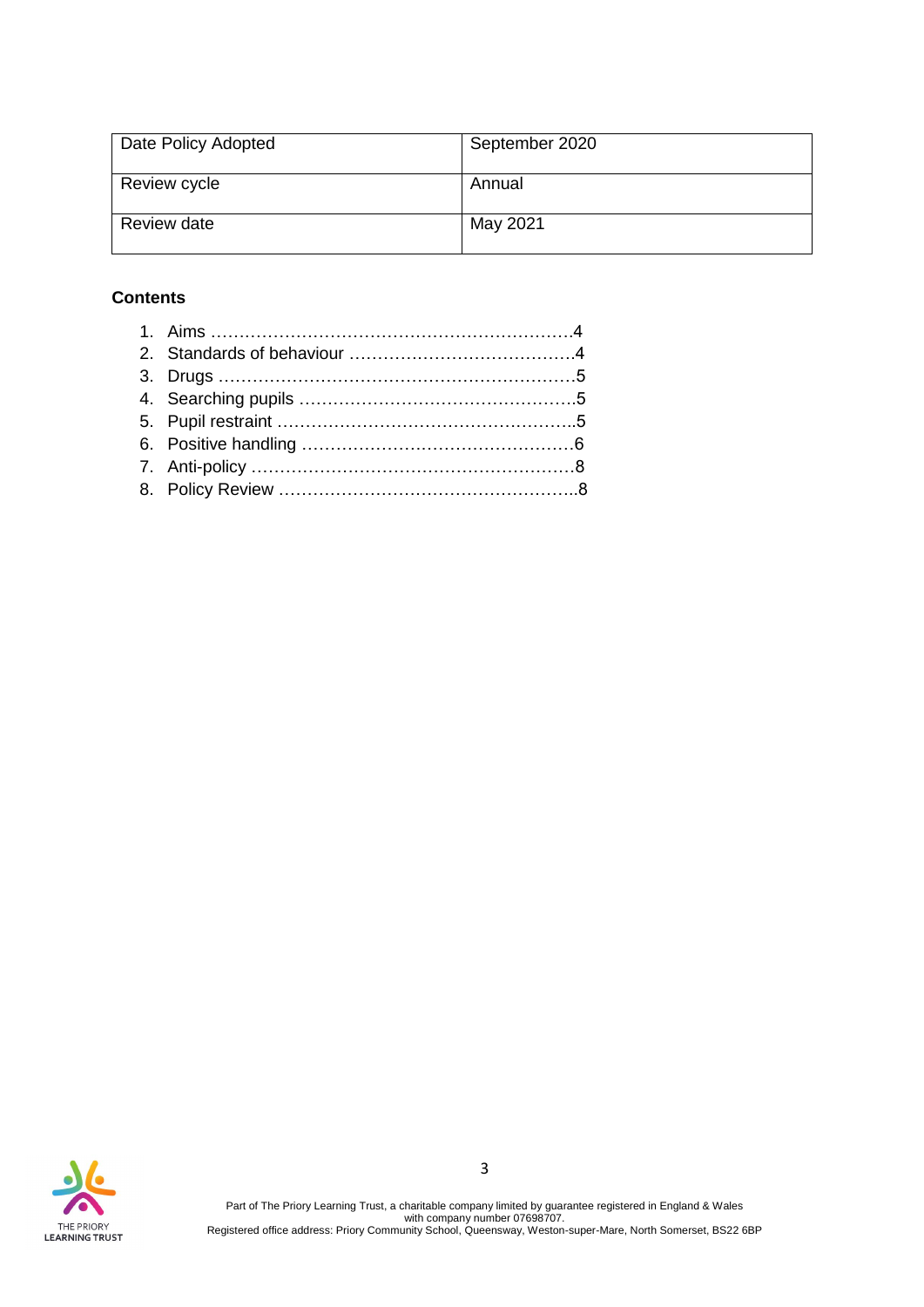#### **1. Aims**

Students will behave, at all times, in a way that demonstrates courtesy and consideration for others and respect for learning both inside and outside of the classroom as well as within the community.

At The Priory Learning Trust (TPLT) the core value is that all students can learn and must have the opportunities to learn. We aim to provide a positive and rewarding culture permeating every aspect of school life that enables students to achieve their educational potential. Parents and carers have a responsibility in ensuring individuals are ready to learn, are in the correct uniform and have the appropriate equipment to allow them to be successful with their learning. This will ensure we are collectively reinforcing positive aspects to learning as well as high standards of conduct both in and out of school.

All staff seek to manage behaviour through the provision of high-quality lessons for students that encourage students to choose to behave well.

We pride ourselves on rewarding students for all achievements, be they academic, pastoral or extracurricular. However, if school expectations are not being met then a range of sanctions will be applied See School Exclusion Policy.

This policy is supported by the School Behaviour Policy: Practices and Procedures.

#### **2. Standards of behaviour**

All staff, volunteers and anyone else who comes into school must act responsibly and professionally, modelling good behaviour and will never denigrate pupils or colleagues.

Good behaviour will be acknowledged and rewarded with behaviour boundaries and sanctions clear to all and applied consistently, fairly, proportionately and without discrimination taking into account SEN needs and disabilities as well the additional needs and

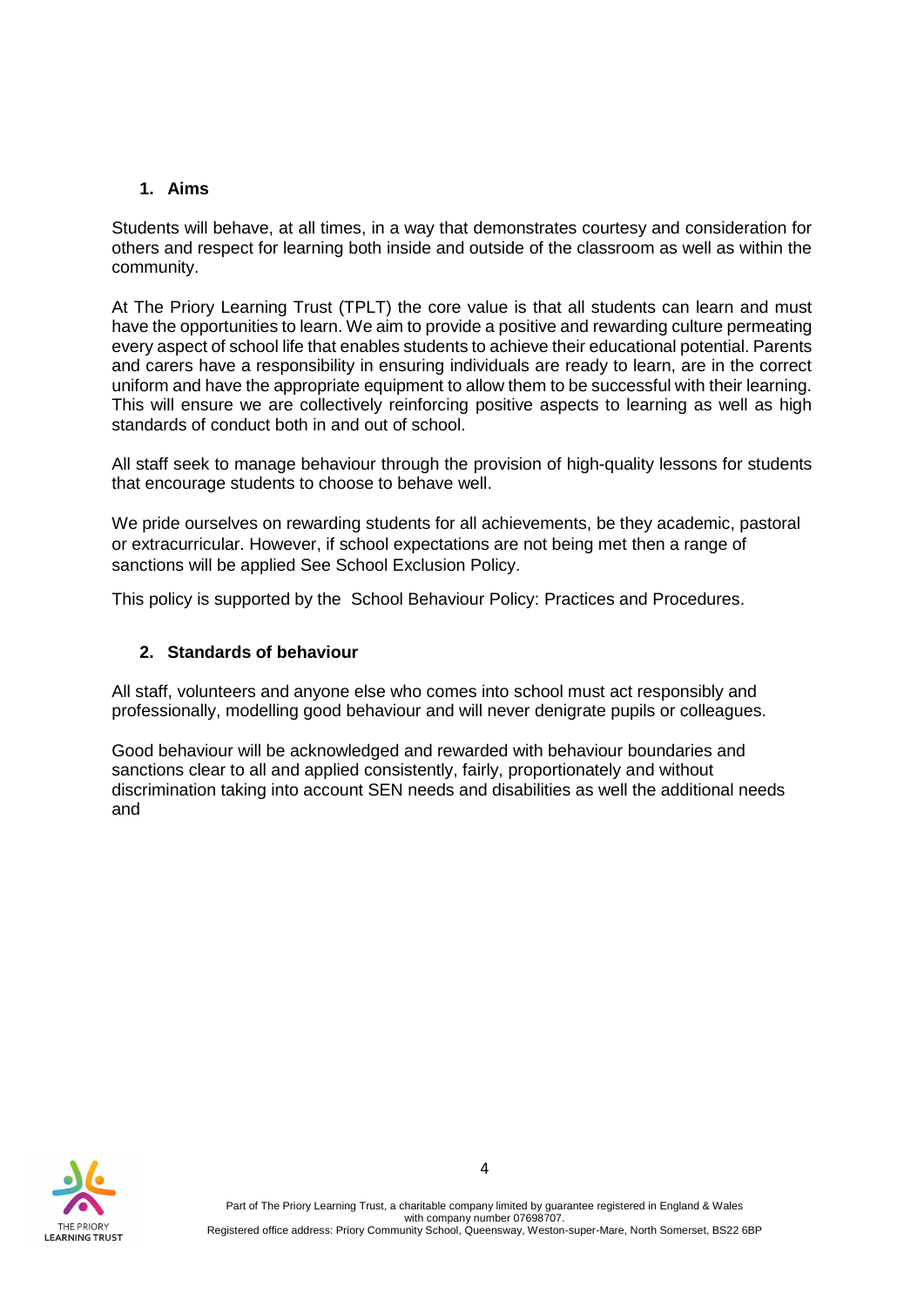challenges that some vulnerable pupils may face.

Pupils are ambassadors for their school and are expected to show respect to one another, to school staff and anyone else they meet both in and out of school.

Relationships and communication with parents are crucial to building an effective learning community and each school should report behaviour good or bad, regularly. Parents should also communicate regularly with positive feedback or concerns so that the school can support the pupil and their family.

## **3. Drugs**

Drug use will not be tolerated on school property or during off site school activities which includes supplying, possessing or taking drugs.

## **4. Searching Students**

Teachers have the powers to search students or their possessions, without consent, where they suspect the student has a prohibited item.

Prohibited items are:

- knives or weapons
- alcohol
- illegal drugs
- stolen items
- tobacco and cigarette papers
- fireworks
- pornographic images
- any article that has been, or is likely to be used to commit an offence, cause personal injury or damage to property, will be confiscated.

Please refer to the link below, which explains the TPLT's commitment to adhering to policies regarding 'Searching students'.

[https://assets.publishing.service.gov.uk/government/uploads/system/uploads/attachment\\_data/file](https://assets.publishing.service.gov.uk/government/uploads/system/uploads/attachment_data/file/674416/Searching_screening_and_confiscation.pdf) [/674416/Searching\\_screening\\_and\\_confiscation.pdf](https://assets.publishing.service.gov.uk/government/uploads/system/uploads/attachment_data/file/674416/Searching_screening_and_confiscation.pdf)

## **5. Pupil Restraint**

School staff should always try to avoid acting in a way that might cause injury

TPLT has developed this procedure to reflect its statutory duties and pastoral responsibilities. We have referred to the procedures and advice to be followed and drawn upon the guidance from the DfE - *Use of Reasonable Force: advice for headteachers, staff and governing bodies* published in 2013.

[https://www.gov.uk/government/uploads/system/uploads/attachment\\_data/file/444051/Use\\_o](https://www.gov.uk/government/uploads/system/uploads/attachment_data/file/444051/Use_of_reasonable_force_advice_Reviewed_July_2015.pdf) [f\\_reasonable\\_force\\_advice\\_Reviewed\\_July\\_2015.pdf](https://www.gov.uk/government/uploads/system/uploads/attachment_data/file/444051/Use_of_reasonable_force_advice_Reviewed_July_2015.pdf)



Part of The Priory Learning Trust, a charitable company limited by guarantee registered in England & Wales with company number 07698707. Registered office address: Priory Community School, Queensway, Weston-super-Mare, North Somerset, BS22 6BP

5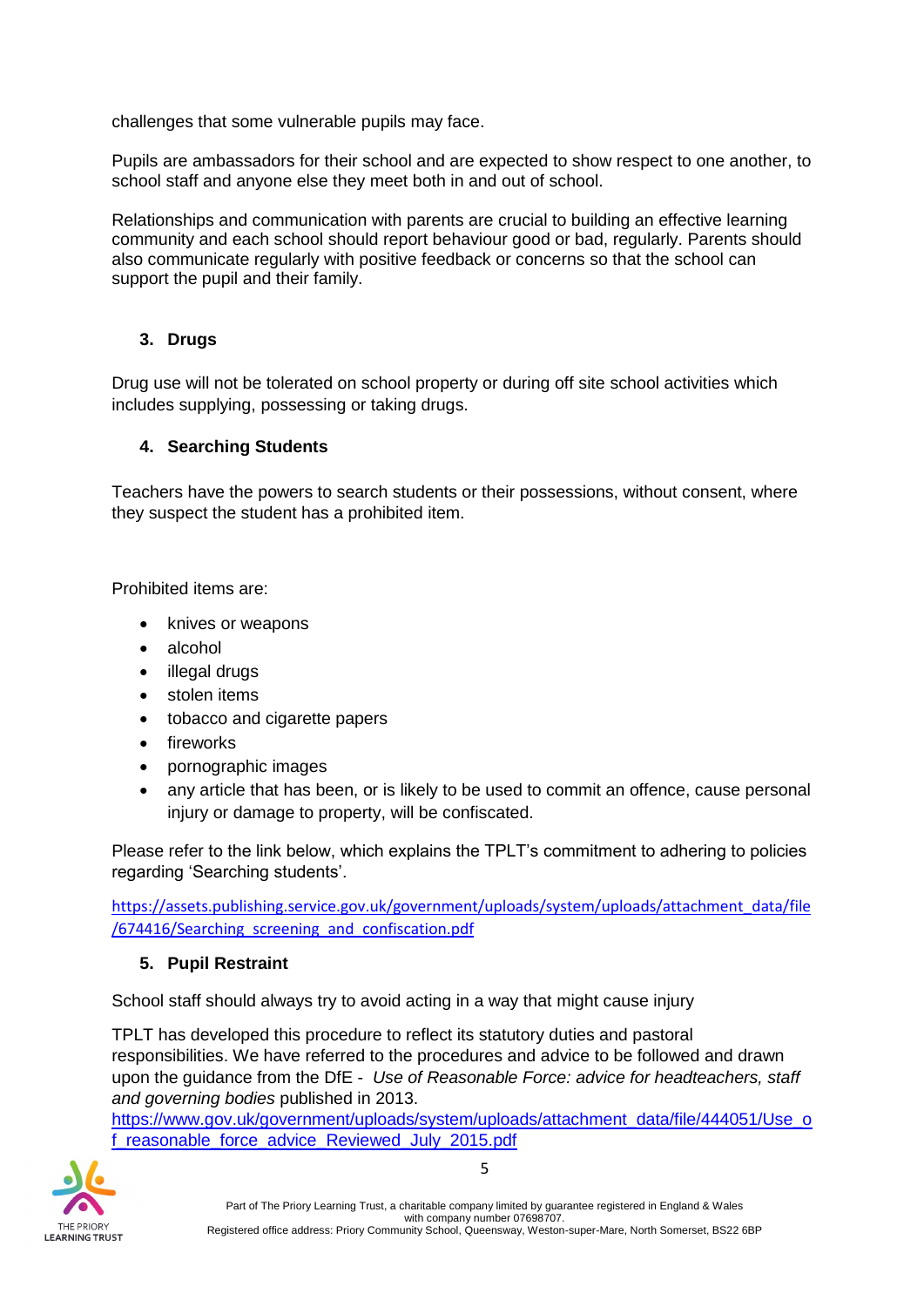All staff who work with students are authorised by the Principal to use reasonable force to prevent a child from doing the following:

- committing any offence (or, for a pupil under the age of criminal responsibility, what would be an offence for an older pupil)
- causing personal injury, or damage to the property of, any pupil (including him or herself)
- prejudicing the maintenance of good order and discipline at the school or among any pupils receiving education at the school, whether during a teaching session or not.

The power to restrain children applies on school premises or on an authorised school activity, for example a school trip.

#### Reasonable Force

The term 'reasonable force' covers the broad range of actions used by most teachers at some point in their career that involve a degree of physical contact with pupils. Force is usually used either to control or restrain. This can range from guiding a pupil to safety by the arm through to more extreme circumstances such as breaking up a fight or where a student needs to be restrained to prevent violence or injury.

'Reasonable in the circumstances' means using no more force than is needed. Control means either passive physical contact, such as standing between pupils or blocking a pupil's path, or active physical contact such as leading a pupil by the arm out of a classroom. Restraint means to hold back physically or to bring a pupil under control. It is typically used in more extreme circumstances, for example when two pupils are fighting and refuse to separate without physical intervention.

## **6. Positive Handling**

This policy should be read in conjunction with TPLT Behaviour, Safeguarding & Child Protection Policies and Using Team Teach - Positive Handling Policy. It details how we will implement guidance provided by DfE, Team Teach and other relevant advice.

The term 'positive handling' includes a wide range of supportive strategies for managing challenging behaviour. A clear and consistent positive handling policy supports all students, including those with social, emotional and behavioural difficulties, within an ethos of mutual respect, care and safety.

Staff will be trained to look after students in their care and aim to focus on de- escalation techniques wherever possible. If a member of staff ever needs to intervene physically they will follow the Trust's behaviour policy which is based on:

- The DfE non-statutory guidance document 'Use of reasonable force' (dated July 2013 reviewed 2015) provides advice for headteachers, staff and governing bodies: *[https://assets.publishing.service.gov.uk/government/uploads/system/uploads/attachm](https://assets.publishing.service.gov.uk/government/uploads/system/uploads/attachment_data/file/444051/Use_of_reasonable_force_advice_Reviewed_July_2015.pdf)* [ent\\_data/file/444051/Use\\_of\\_reasonable\\_force\\_advice\\_Reviewed\\_July\\_2015.pdf](https://assets.publishing.service.gov.uk/government/uploads/system/uploads/attachment_data/file/444051/Use_of_reasonable_force_advice_Reviewed_July_2015.pdf)
- Section 93 of the Education and Inspections Act 2006 (the Act) enables school staff to

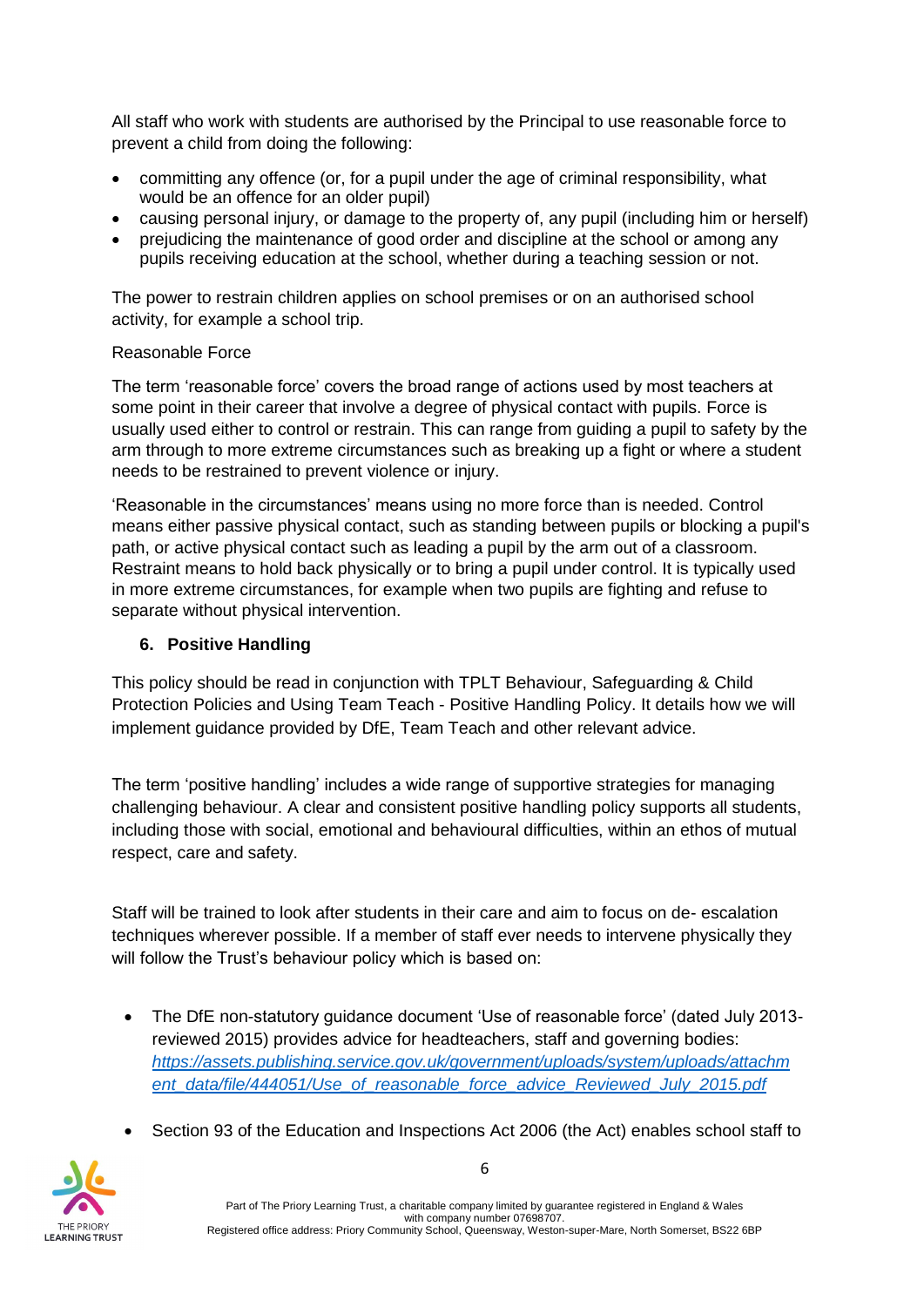use such force as is reasonable. There is no legal definition of when it is reasonable to use force.

• DfE guidance on the [use of reasonable force in schools \(2013\)](https://www.gov.uk/government/publications/use-of-reasonable-force-in-schools) also states that in addition to the general power to use reasonable force, headteachers and authorised staff can use such force as is reasonable given the circumstances to conduct a search for "prohibited items". Force cannot be used to search for items banned under the school rules.

All staff will Team Teach training which is accredited through ICM (Institute of Conflict Management). Staff undergo a 6 hour or 12 hour course (depending upon the needs of the children they are working with) led by two qualified trainers with a refresher course undertaken every two years.

Physical intervention should only be used when there is no realistic alternative and for the shortest amount of time possible. The paramount consideration is that the action is taken in the interest of the child and that it reduces rather than increases risk. Any response to challenging behaviour should be **reasonable, proportionate and necessary**.

Risk management is regarded as an integral part of behaviour management planning. All students who have been identified as presenting a risk, should have a Student Education plan or Pupil passport. The plan details strategies which have been to be found effective for that individual, along with any particular responses which are to be avoided. Any particular physical techniques which have been found to be effective should be named, along with any alerts to any which have proved to be ineffective or which have caused problems in the past. Student Education plans or Pupil passports should be considered along with the child's EHCP or any other planning document relevant to the student such as an Individual Health Care Plan or Pupil Passport. The Student Education plan or Pupil passport should take account of the age, sex, level of physical, emotional and intellectual development, special needs and social context. Parents will be involved in the writing of each Student Education plan or Pupil passport and review.